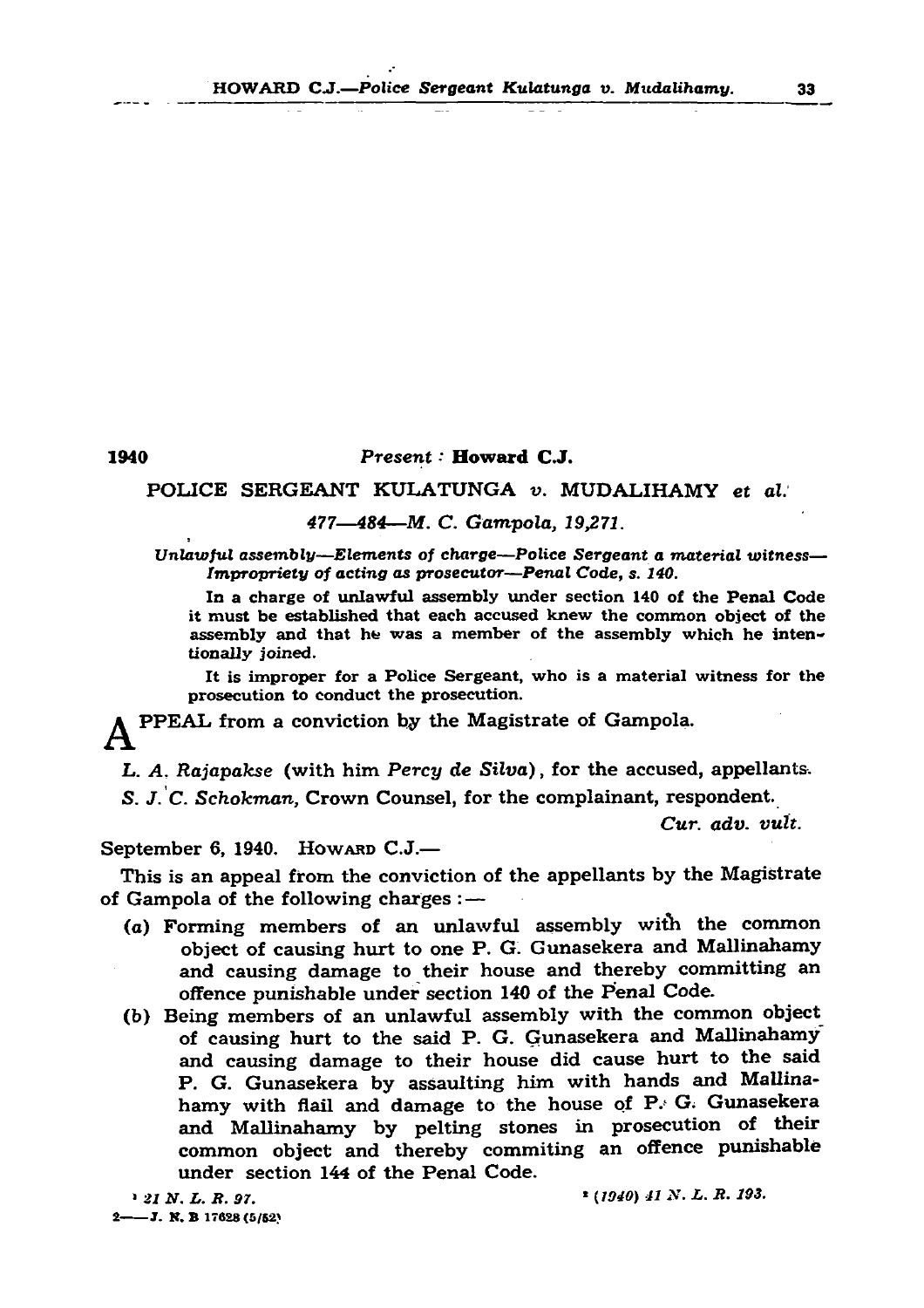#### 34 HOWARD C.J.—Police *Sergeant Kulatunga v. Mudalihamy.*

The case for the prosecution was based on the evidence of the complainants, P. G. Gunasekera and Mallinahamy, with the corroborating testimony of R. G. Somapala, Kiri Banda, and Dingiri Banda the Arachchi of Dunukeulla. At 7 p.m. on the day in question the 2nd accused made a complaint to the Arachchi that P. G. Gunasekera and one Mudiyanse had committed robbery of Rs. 4 due to him. He proceeded to the house of Gunasekera and asked him to come to the Police Station. He saw there, in addition to Gunasekera, Mallinahamy, Somapala and Kiri Banda. He states that whilst he was in the compound, twenty-five people came there, four of whom, namely, the 1st, 2nd, 4th, and 6th accused entered the house. The 1st accused had a flail and the 2nd a katty. The evidence of Gunasekera and Mallinahamy was to the effect that . about 2 p.m. the 2nd accused came to his house and abused them. This abuse was returned by Gunasekera and continued between 2 p.m. and 6 p.m. About 7.15 p.m. the Arachchi arrived and wanted Gunasekera to go to the Police Station on a complaint by the 2nd accused. Later Gunasekera saw the 1st accused, in the hall with a flail, and according to Mallinahamy the 1st accused struck her a blow on the hip. Then 1st, 2nd, 3rd, 4th, 6th, 7th, and 8th accused entered the house. The 2nd accused had a katty, whilst 3rd accused had a club. Gun'asekera says he was assaulted with hands and dragged outside about 30 yards after a struggle. Mallinahamy. testifies as to this and states that she saw the 2nd accused deal a blow at Gunasekera, whilst the 4th, 6th, and 8th accused struck him with their hands. Gunesekera says he got free and ran back and locked the door of the house. The 3rd, 5th, 6th, and 7th accused then pelted the house with stones, the 1st, 2nd, 4th, and 8th accused being also there with others who took no part. The doors, windows and flower pots were damaged. After accused left a katty, flail, club, a sarong belonging to the 4th accused and towel belonging to the 1st accused were found in the house. Somapala corroborates the evidence of Gunesekera and Mallinahamy. Kiri Banda was also there but is only able to testify to. the entry of the 1st accused into the house and to his striking Mallinahamy with a flail. In his judgment the learned Magistrate seems to have applied his mind first of all to an examination of the main feature of the defence that the case was a false one engineered by the Arachchi and the Sergeant. Having rejected this part of the defence, the Magistrate accepts the evidence led for the prosecution and their version of the incident. Nowhere in the judgment are the charges against the accused examined in the light of, the evidence with the view of discovering whether the ingredients of those charges have been established beyond all reasonable doubt. Both charges involved the proof of an unlawful assembly. It had, therefore, to be proved by the prosecution that there was an  $\cdot$  unlawful assembly with a common object as stated in the charges. So far as each individual accused was concerned it had to be proved that he Was a member of the unlawful assembly which he intentionally joined. Also that he knew of the common object of the assembly. The Magistrate does not in his judgment seem to have applied his mind to the elucidation of these aspects of the case which were vital so far as the conviction of the accused on such charges was concerned. If these features of the case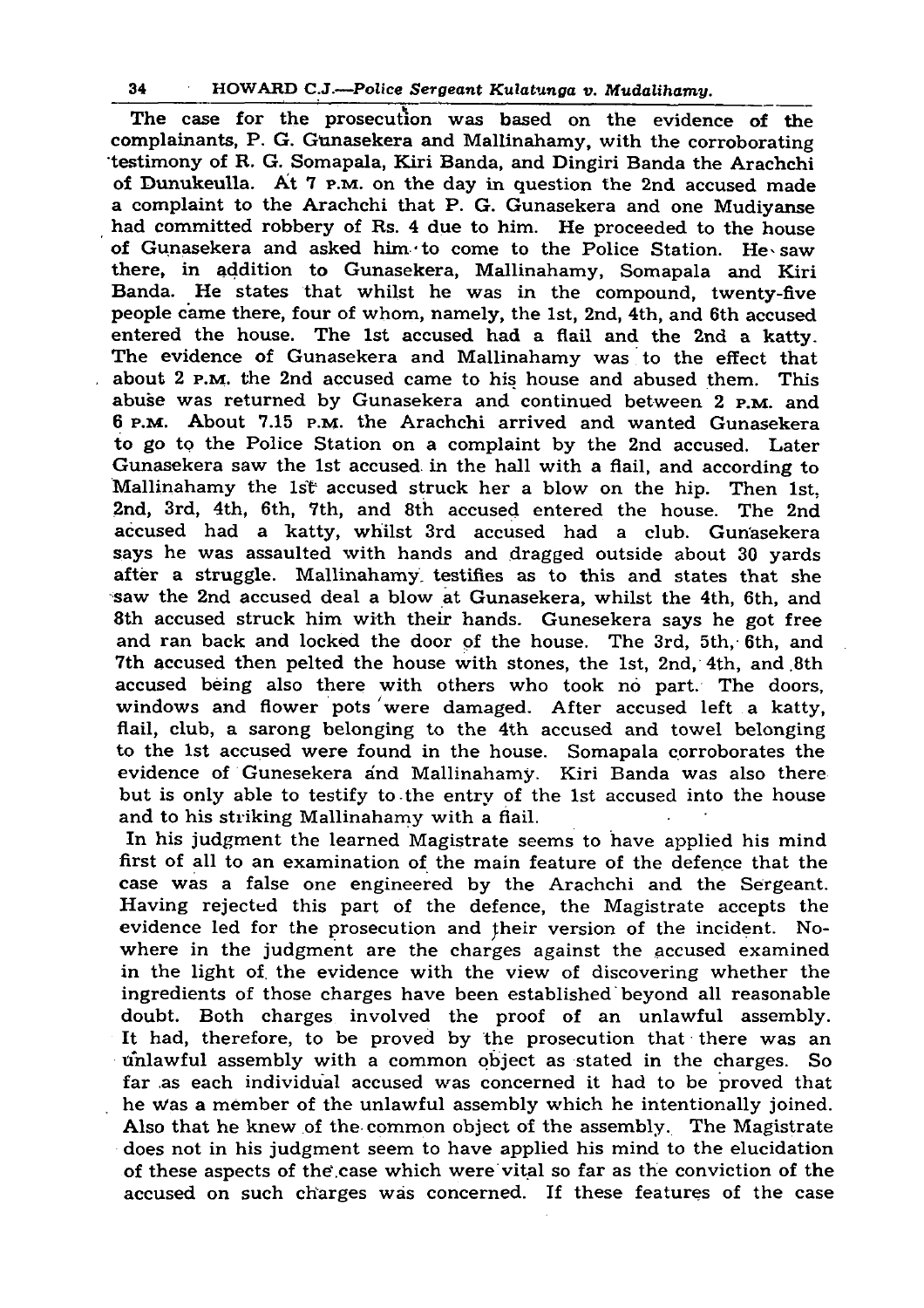#### HOWARD C.J.—Police *Sergeant* Kul*atunga v. Mudalihamy.* 35

had been analysed, I am of opinion that the Magistrate would have arrived at a different conclusion. In cases of unlawful assembly a rioter is made liable for the act of his confederate. But before that liability can be imposed it must be proved that the person was a member of the assembly, that the offence was committed in prosecution of the common object or must be such as the members knew to be likely. In this case the evidence establishes that Gunasekera and the 2nd accused spent the afternoon abusing each other, that subsequently the Arachchi arrived to assist the former, that the 1st accused came into Gunasekera's house and hit Mallinahamy with a flail, and that some of the other accused also came into the house and assaulted Gunasekera. It has also beenproved that the 1st accused was in hospital for 22 days suffering from 4 stab wounds and one caused by a blunt instrument. Two of these injuries were grievous. Although Gunasekera alleges that he was assaulted and dragged along the ground by several of the accused, there is no evidence of his having received any injuries. The story of the prosecution witnesses regarded from its most favourable aspect does not to my mind establish an unlawful assembly with that degree of certainty required by the law. Viewing the case as a whole the verdict can only be regarded as unreasonable and against the w eight of evidence. In these circumstances the appeal must be allowed and the convictions of all the appellants on both counts set aside.

There is another aspect of the case to which my attention has been directed in the course of the hearing of this appeal. The case for the prosecution in the Magistrate's Court was conducted by Sergeant Kulatunga. At an early stage in . the proceedings Mr. G. E. de Silva who appeared for the accused stated that his position is that this case is a conspiracy by the prosecuting Sergeant Kulatunga and the Arachchi against these accused and the Sergeant should not conduct the trial. Mr. de Silva also stated that his client has submitted a petition against the Sergeant. The Sergeant challenged this statement. The learned Magistrate made the following order  $:$   $-$ "It is not uncommon for the prosecuting Sergeant or Inspector to give evidence. The Sergeant will proceed to conduct the trial." The Sergeant subsequently gave evidence for the prosecution. He was not merely a formal witness. His examination in chief occupies two and a half pages of the record and his cross-examination another two and a half pages. In cross-examination he admitted that the  $2nd$  accused had sent a petition against him. The question of allowing a policeman to act as an advocate before a tribunal has been considered in several English cases. In *Webb v. Catchlove* Mr. Justice Hawkins said that he thought it a very bad practice to allow a policeman to act as an advocate before any tribunal, so that he would have to bring forward only such evidence as he might think fit and keep back any that he might think likely to tell in favour of any person placed upon his trial. *Webb v. Catchlove* was referred to in the judgment of Lord Coleridge C.J. in *Duncan v. Toms*<sup> $\dot{ }$ </sup> in the following terms :— " In the general observations made in *Webb v. Catchlove* I should entirely concur. I agree that it is a bad practice for a policeman, being <sup>1</sup> *3 T.L.R. 159.*  $267.$